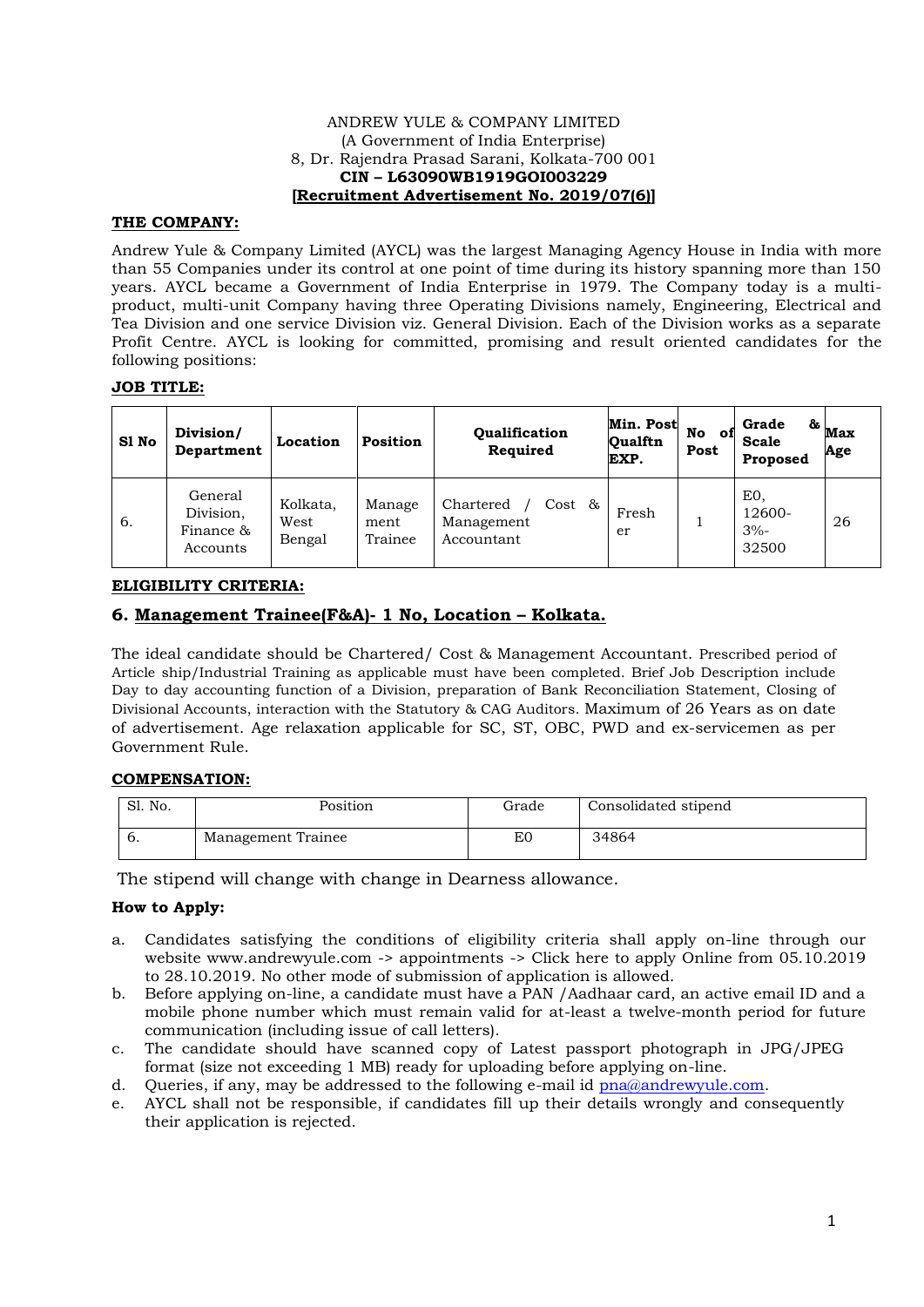#### **Other Conditions:**

- (i) The candidates meeting the eligibility criteria need only apply. The candidates will be required to produce the original documents in support of qualification, experience and age at the time of interview. Mere submission of application or fulfilling the eligibility criteria does not confer any right on the individual for selection or short listing for the purpose of interview.
- (ii) The date of determining the upper age limit, qualification and experience shall be the date of publishing of advertisement.
- (iii) Reservation for SC/ST/OBC/minority/differently abled persons/EWS apply as per guidelines of the Union Government. Age relaxation will be as per Government norms for said category of candidates.
- (iv) Candidate will not be provided TA/DA for attending the interview.
- (v) The Company reserves the right to shortlist the candidate based on parameters decided by the Company and no clarification in this regard will be entertained at any stage.
- (vi) The Company reserves the right to cancel the entire recruitment process at any time without assigning any reasons whatsoever.
- (vii) No correspondence will be entertained with the candidates not selected for interview.
- (viii) Misrepresentation or falsification of facts detected at any stage of the selection process or instances of misconduct/misbehaviour at any stage during selection shall result in cancellation of candidature without any notice and no correspondence in this regard shall be entertained.
- (ix) The candidates working with Govt. Departments, statutory corporations, Public Sector Enterprises should apply strictly through proper channel. The No Objection Certificate may also be produced before the interview, if not enclosed with the Application. Candidates unable to produce no objection certificate at the time of interview will not be allowed to appear in the interview.
- (x) Applications that are incomplete, not in prescribed format, not legible, shall be summarily rejected without assigning any reasons and no correspondence in this regard shall be entertained.
- (xi) Company takes no responsibility to collect any certificate/ remittance sent separately.
- (xii) Candidates are advised to carefully read the full advertisement for details of eligibility criteria before submission of application. Multiple applications from the same person against a post is not permitted and such applications are liable to be rejected.
- (xiii) A candidate can apply for only one position against the advertisement.
- (xiv) Age relaxation may be considered for deserving candidates.
- (xv) Mere submission of application and fulfilling the eligibility criteria gives no right to appear for interview and/or employment. The management reserves the right to short list the candidates for Interview. No correspondence shall be entertained about the outcome of the application.
- (xvi) Selection of candidates will be through interview/any other method as decided by the Management.
- (xvii) The company reserves the right to reject all or any of the applications received without assigning any reason thereof.
- (xviii) The selected candidates may be transferred and placed anywhere in India and transfer is a service condition.
- (xix) Circumstances warranting the incumbents may be selected at a grade one step below.
- (xx) Experience and age relaxation and higher initial Basic may be considered for deserving candidates.